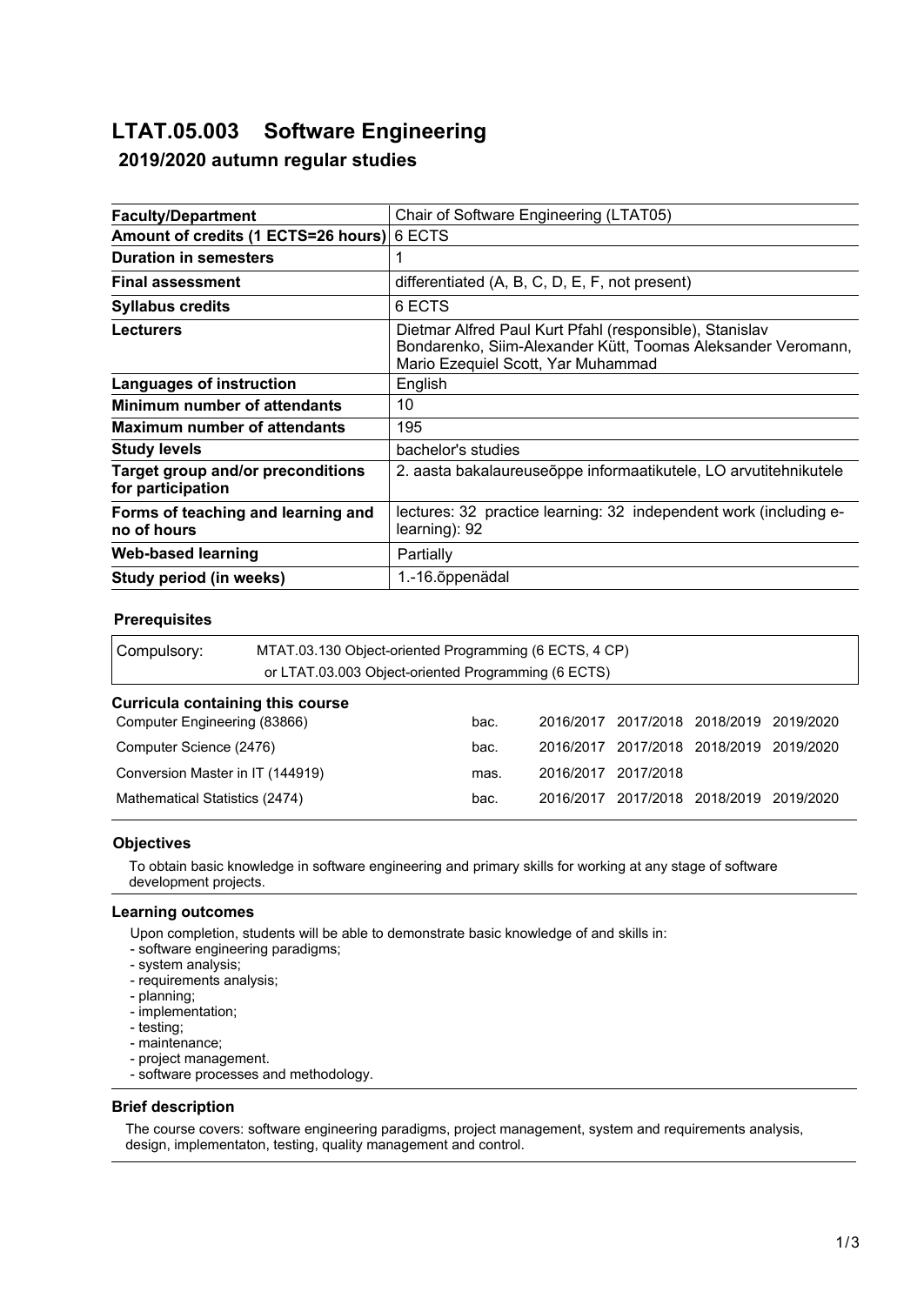#### **Groups**

| Mark        | Limit of attendants Lecturers |                                                          |
|-------------|-------------------------------|----------------------------------------------------------|
| 1. rühm     | 15                            | supervisor of practical class Siim-Alexander Kütt        |
| 2. rühm     | 21                            | supervisor of practical class Stanislav Bondarenko       |
| 3. rühm     | 21                            | supervisor of practical class Yar Muhammad               |
| 4. rühm     | 18                            | supervisor of practical class Mario Ezequiel Scott       |
| 5. rühm     | 21                            | supervisor of practical class Siim-Alexander Kütt        |
| 6. rühm     | 18 <sup>1</sup>               | supervisor of practical class Stanislav Bondarenko       |
| 7. rühm     | 21                            | supervisor of practical class Yar Muhammad               |
| 8. rühm     | 21                            | supervisor of practical class Yar Muhammad               |
| 9. rühm     | 18                            | supervisor of practical class Toomas Aleksander Veromann |
| 10. $ru$ hm | 21                            | supervisor of practical class Mario Ezequiel Scott       |

## **Schedule**

| practical session - * Week 01: -- (no labs)                                |
|----------------------------------------------------------------------------|
| * Weeks 02-04: Requirements gathering                                      |
| * Weeks 04-06: Formalizing, modeling, planning                             |
| * Weeks 06-08: Development infrastructure                                  |
| * Weeks 08-10: Realization - I                                             |
| * Weeks 10-12: Realization - II                                            |
| * Weeks 12-14: Automatic unit test, refactoring & functional test planning |
| * Weeks 14-16: Functional and non-functional testing                       |
| lecture - * Week 01: Lecture 01 - Introduction to Software Engineering     |
| * Week 02: Lecture 02 - Requirements Engineering - I                       |
| * Week 03: Lecture 03 - Requirements Engineering - II                      |
| * Week 04: Lecture 04 - Analysis                                           |
| * Week 05: Lecture 05 - Development Infrastructure - I                     |
| * Week 06: Lecture 06 - Development Infrastructure - II                    |
| * Week 07: Lecture 07 - Architecture and Design                            |
| * Week 08: Lecture 08 - Refactoring                                        |
| * Week 09: Lecture 09 - Verification and Validation I                      |
| * Week 10: Lecture 10 - Verification and Validation I                      |
| * Week 11: Lecture 11 - Industry Guest Lecture 1                           |
| * Week 12: Lecture 12 - Agile/Lean Methods                                 |
| * Week 13: - (no lecture)                                                  |
| * Week 14: Lecture 13 - Industry Guest Lecture 2                           |
| * Week 15: Lecture 14 - Course wrap-up, review and exam preparation        |
|                                                                            |

## **Lecture materials and course home page**

#### Web-based learning environment

https://courses.cs.ut.ee/

## Compulsory study materials

See "Reading" section of course web site

## Recommended study materials

See "Reading" section of course web site

List of independent works and their instructions

See Grading section of course web site

### **Assessment methods and criteria**

| practical assignment | The Practical Assessment will be obtained as follows:                                                                                                                                                                                        |
|----------------------|----------------------------------------------------------------------------------------------------------------------------------------------------------------------------------------------------------------------------------------------|
|                      | * 10 points per lab session. Total = 70 points. See below for details on                                                                                                                                                                     |
|                      | how the lab sessions are graded.                                                                                                                                                                                                             |
|                      | * Lab tasks have to be done in groups of 3 students.                                                                                                                                                                                         |
|                      | * A detailed description of the lab tasks as well as the schedule and                                                                                                                                                                        |
|                      | assessment rules is provided in the course wiki.                                                                                                                                                                                             |
|                      | If you get less than 30 out of 70 points in the practical assessment, you will<br>get a grade of 'F' in your first examination. In this case, you will be given a<br>second chance to improve your practical assessment score. If your score |
|                      | after the second try is at least 30 out of 70, you will become eligible for a                                                                                                                                                                |
|                      | resit (kordueksam).                                                                                                                                                                                                                          |